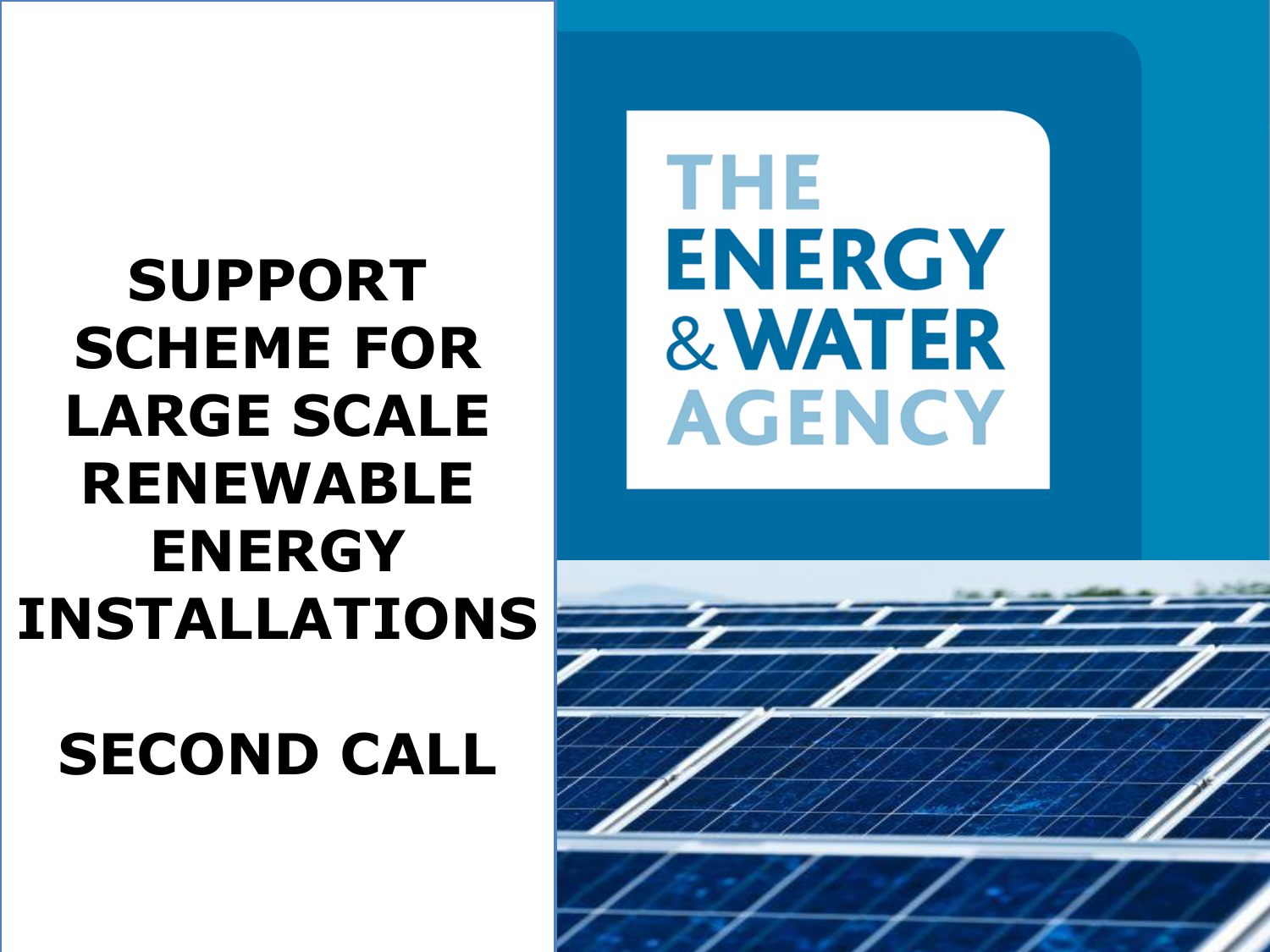## **SCHEME DETAILS**

- **Support shall be provided through a competitive process** whereby investors would need to bid for support. Allocation of capacity shall be based on the bid price, provided submission is found to be administratively compliant
- **Requirements shall include (amongst others):** 
	- Screening Letter issued by the Planning Authority
	- Recent Grid connection study and quotation issued by Enemalta plc
	- **IMPORTANT: No deposit is required at this stage**
	- Declaration re right of use of identified site.
	- Declaration by bidder that site is not subject to obligations which hinder its development into a PV farm
	- State Aid Declaration
	- Photographs of site
	- Statement by recognised bank certifying credit standing.

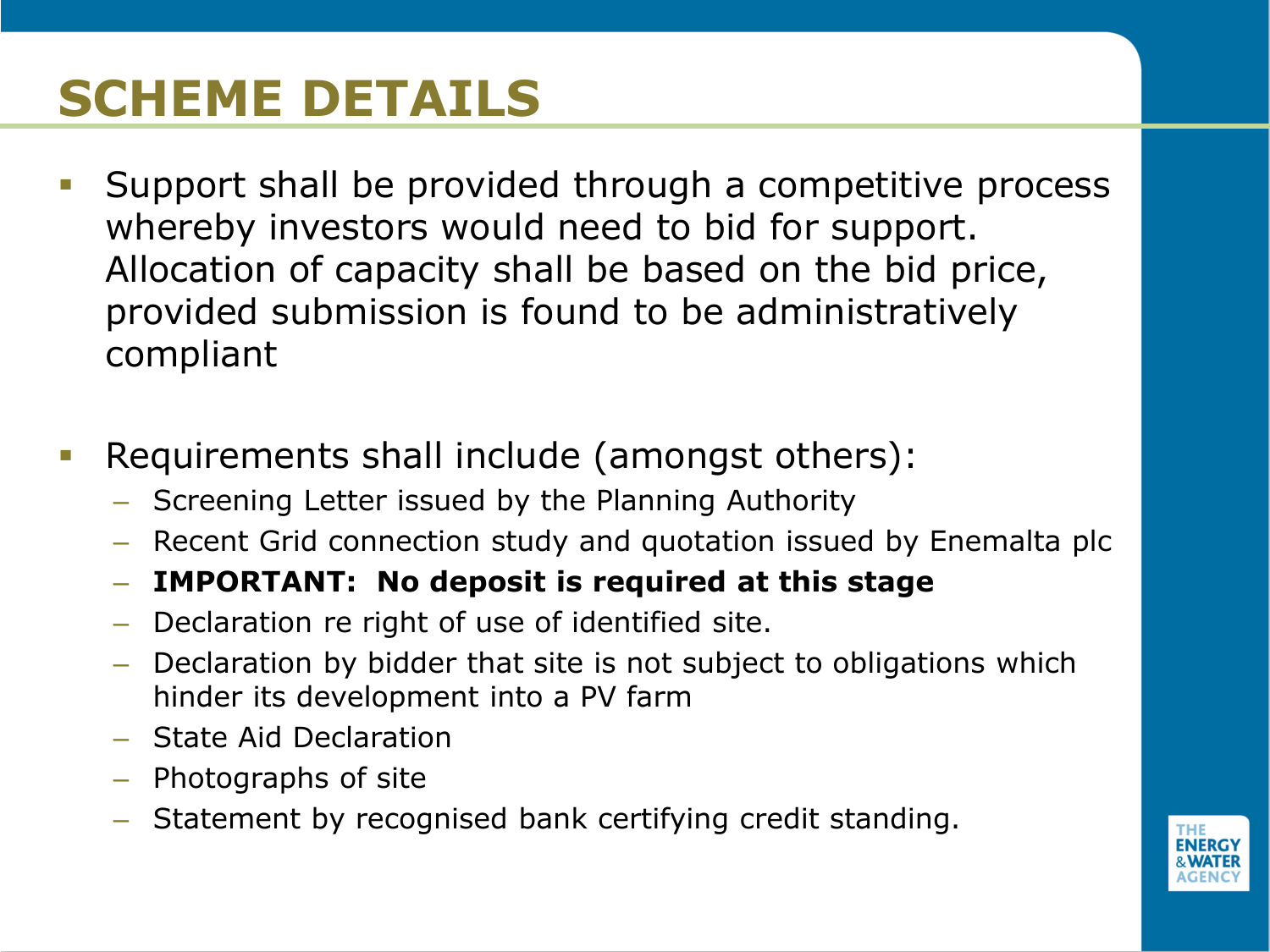PV sites shall be subdivided into 4 categories with each having a separate price cap above which no bids shall be accepted.

**Categories** 

- Quarries, Official Disused Landfills, Industrial Areas and Roof Tops
- Land under a Government Concession
- Car Parks
- Others

All 4 categories shall participate in the same competitive process.

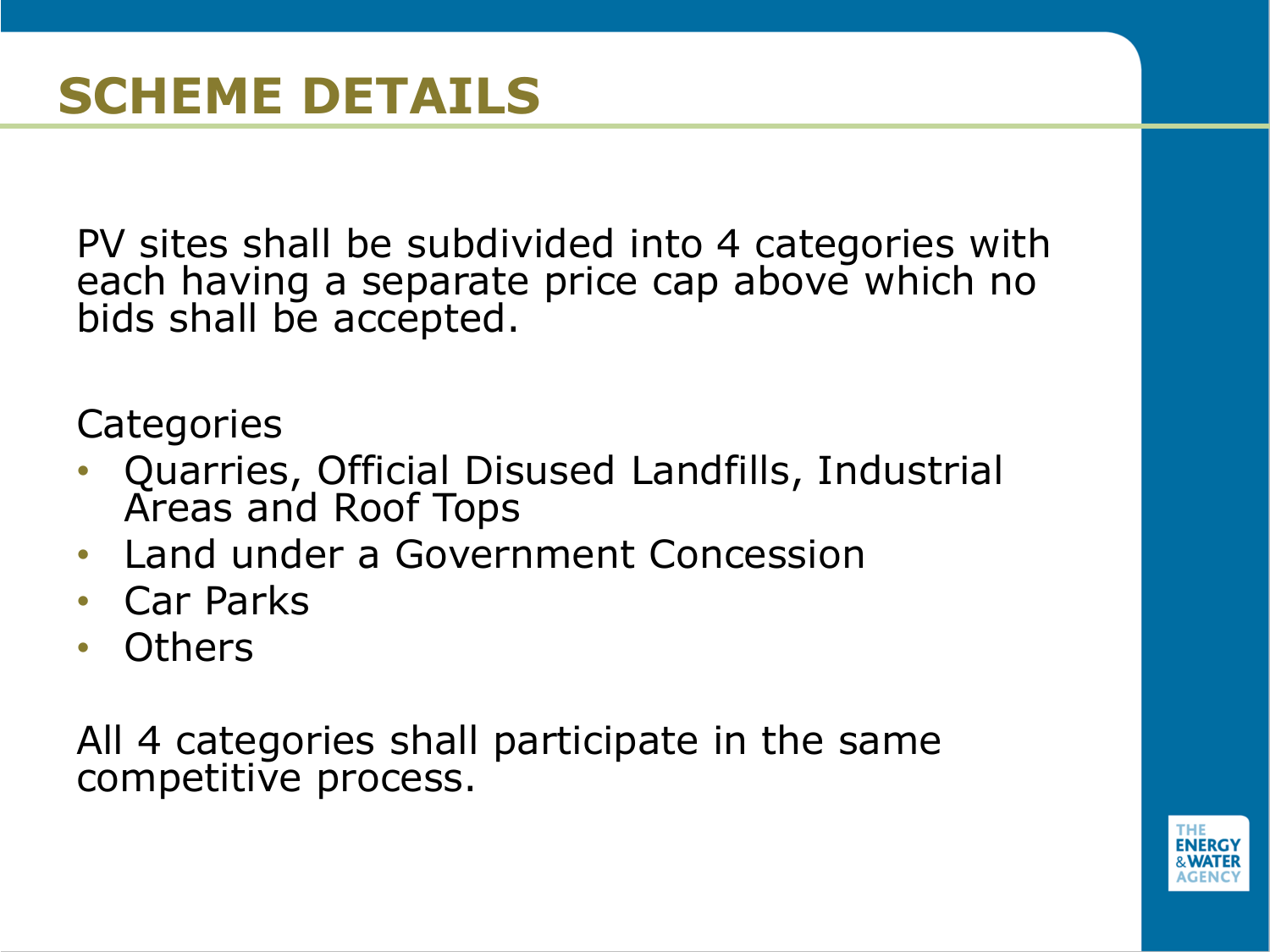#### **SCHEME DETAILS**

- **Each bidder shall be required to complete** installation within 18 months from award of support, which can be extended by another 6 months against a reduction in the awarded tariff of 0.5 euro cents per kWh
- **Each bidder shall be required to commit a** performance bond (Euro50,000) to improve rate of project realization.

 The maximum capacity that may be allocated during the second tranche is 35MWp.

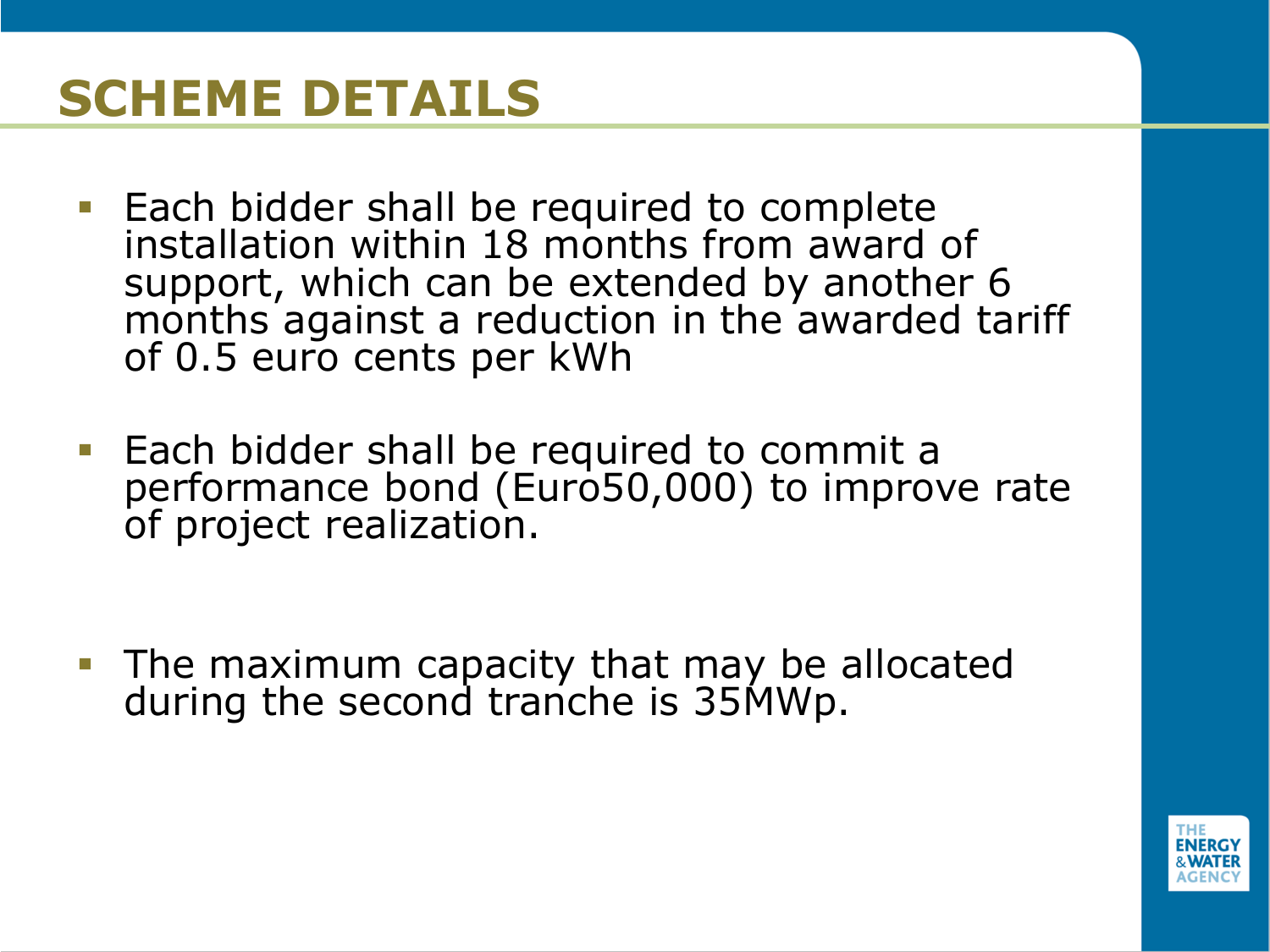## **SCHEME DETAILS**

- Support shall be in the form of a premium (over and above the market price of electricity, this being a proxy for the market price).
- Maximum aid which can be provided under this scheme (over 20 years) is 140 million Euro. Scheme is valid until 31/12/2020.
- Bidders which are administratively and financially compliant shall be ranked according to bid price.
- **The rank position of each bidder shall also determine grid priority – a grid study update is requested within 14 calendar days of the award.**
- In the event of successful bidders with the same bid price, the final rank order shall be determined by the drawing of lots.
- The process is based on a pay-as-bid procedure.